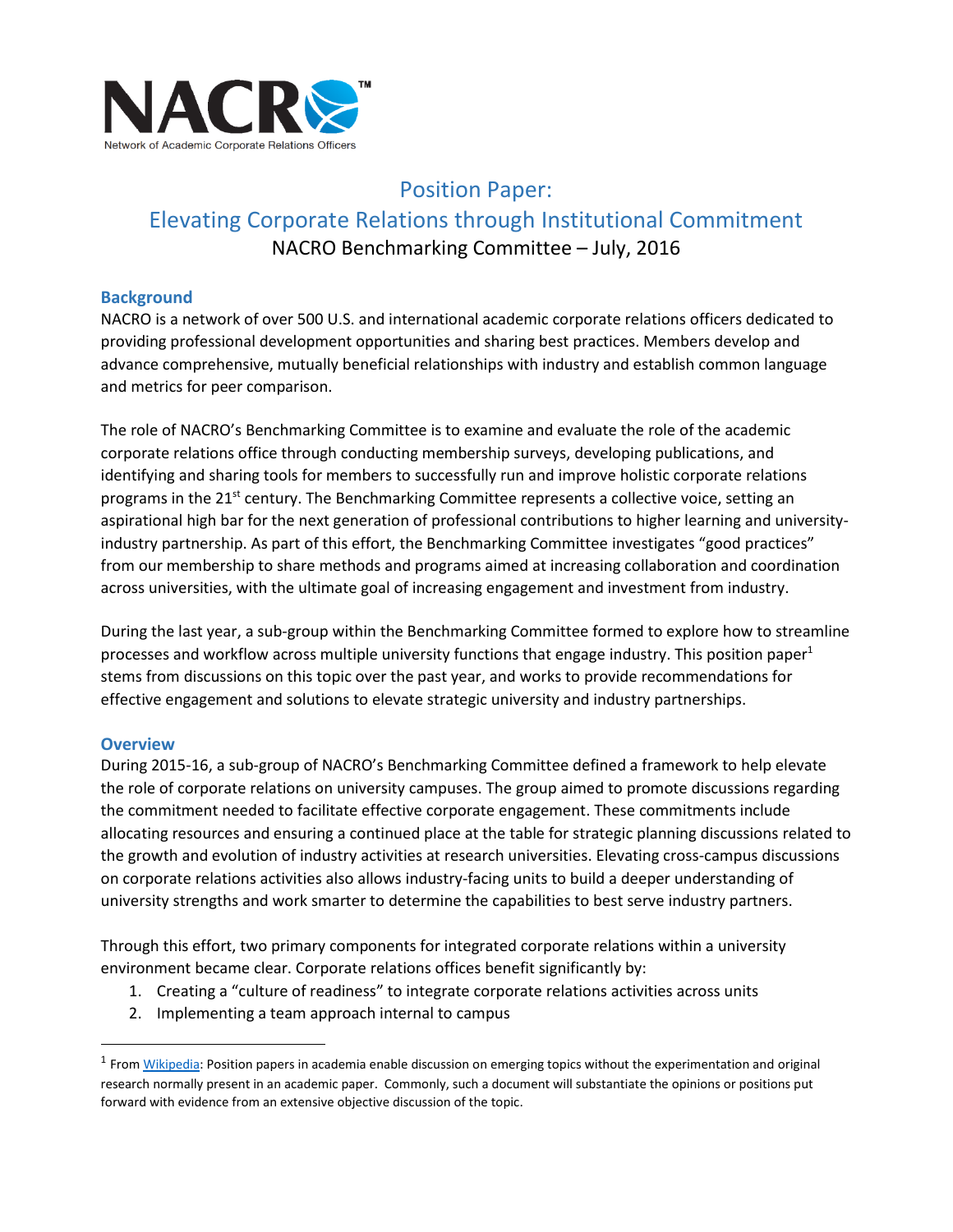# **Creating a culture for institutional integration of corporate relations**

Corporate relations is most effective when practiced in a university or college/school culture that recognizes and embraces the value and methods of building comprehensive engagement. Changing the culture of a university or a college/school towards embracing the comprehensive corporate relations process and methods demands extensive communication about the benefits and positive outcomes achieved by each individual organization, as well as our peer and aspirant universities. With the vision and buy-in from university leadership, and their participation in the process, corporate relations officers can be substantive members of the team, which drives the increase of industry engagement for greater impact and investment.

The group identified the following areas necessary for effective institutional integration of corporate relations, as detailed in Figure 1.



*Figure 1 – Build a Culture of Readiness: Institutional Integration of Corporate Relations*

#### **1. Build a culture of readiness to support effective corporate relations**

- Delineate paths to assess, evaluate, and communicate corporate relations value and impact across the university
- Define incentives and rewards for faculty and staff participation in building industry partnerships
- Obtain leadership commitment to build the framework, systems, and tools for the community and alumni to seek and develop strategic partnership strategies with industry
- Track and evaluate the impact of corporate relations as it enhances economic engagement, accepting this is a long-term view
- Articulate career path for corporate relations officers to advance, while building expertise and experience

#### **2. Vision of success for a comprehensive approach to corporate engagement at a university**

Craft a vision and goal statement for integrated, comprehensive corporate relations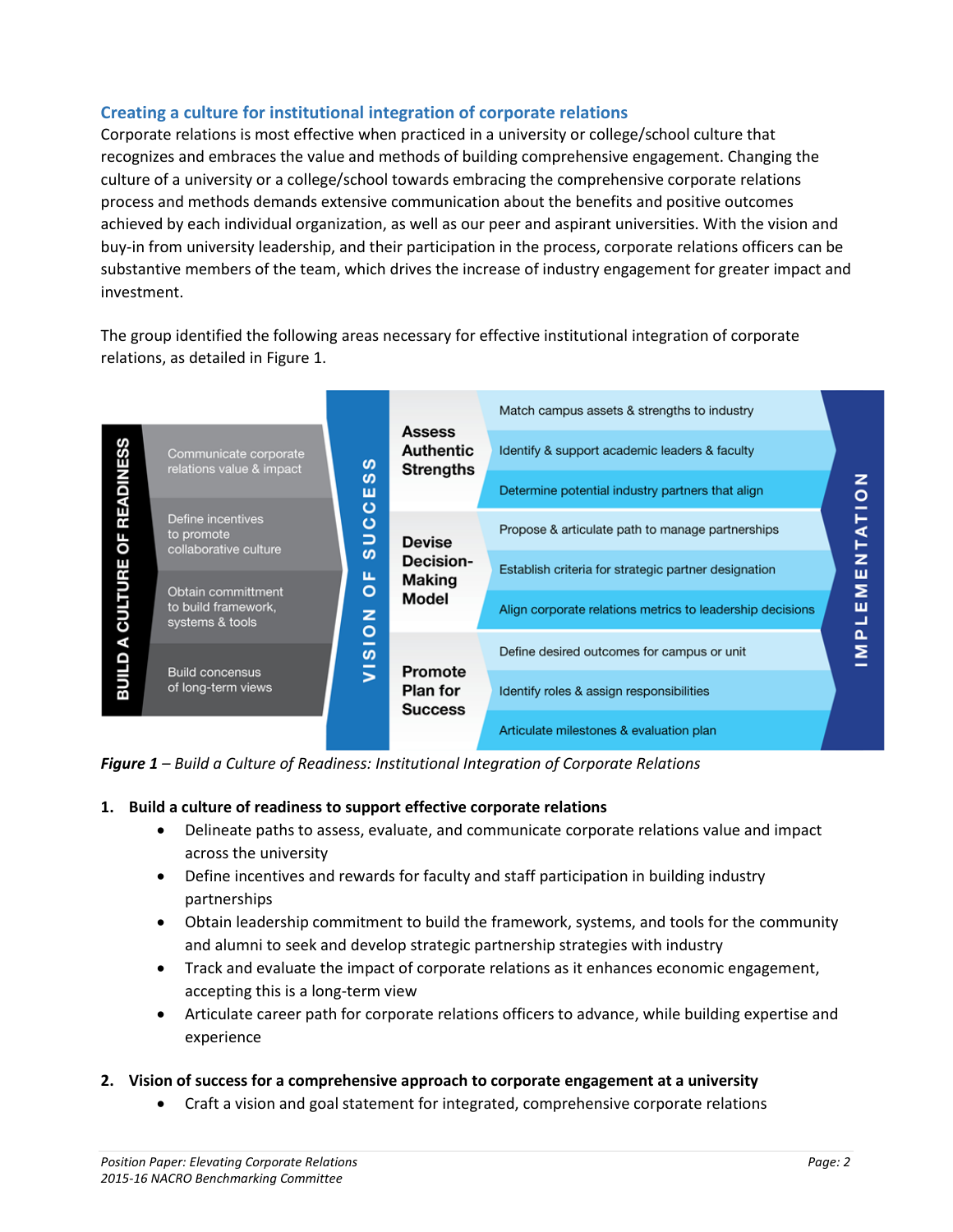- Define measures of success and metrics for offices/individuals and include a timeline
- Create a plan with, and for, target companies, connecting to applicable metrics and goals
- Delegate responsibility for developing strategic plans for industry sectors of interest and target companies for strategic partnerships
- Clarify how and when strategic plans for industry sectors/relationships will be updated
- Allocate resources to meet the needs of the plan
- Define process of evaluation with interim milestones and system of making improvements
- Identify leaders in each stage of the process

In order to effectively implement a vision of success, the group recommends the following:

## **a. Assess authentic strengths of interest to industry**

- $\circ$  Analyze, identify, and prioritize genuine assets and strengths to industry needs
- $\circ$  Identify and support academic leaders and faculty who engage with companies
- $\circ$  Provide training and mentoring to researchers and leaders who engage in significant industry discussions with the aim of deepening long-term partnerships
- o Determine potential industry partners that align with university strengths

## **b. Devise a decision-making model for campus-wide corporate relations decisions**

- $\circ$  Propose and articulate decision-making pathways to manage partnerships, including setting priorities with strategic companies, managing transactions, and communicating outcomes
- o Define process to integrate data related to industry interactions
- $\circ$  Establish criteria for how the university designates strategic industry partners and people/resources involved in the process
- $\circ$  Delegate appropriate offices and staff to integrate background documents and data regarding companies of interest for partnership
- o Communicate the parameters of success and then plan appropriate public announcements to recognize institutional or unit achievements
- o Align corporate relations metrics to complement leadership decisions

## **c. Develop and promote a plan for long-term successful outcomes**

- o Identify what a "big win" with a partner or prospect looks like
- $\circ$  Define desired and extraordinary outcomes for campus or unit, including positive milestones and metrics of success
- o Allocate resources for the objectives articulated in the plan
- $\circ$  Identify roles and assign responsibilities, including who will lead the efforts and who will develop and implement the plan
- $\circ$  Articulate milestones and evaluation plan, including points for redefining the plan and/or cancelling activities
- o Create communication frameworks for the team implementing this strategy and for informing and updating the company

## **Implementing a team approach across the university**

The corporate relations office and officer often has the role to coordinate and facilitate both within a particular company and with university colleagues who are teaming to build the strategic partnership with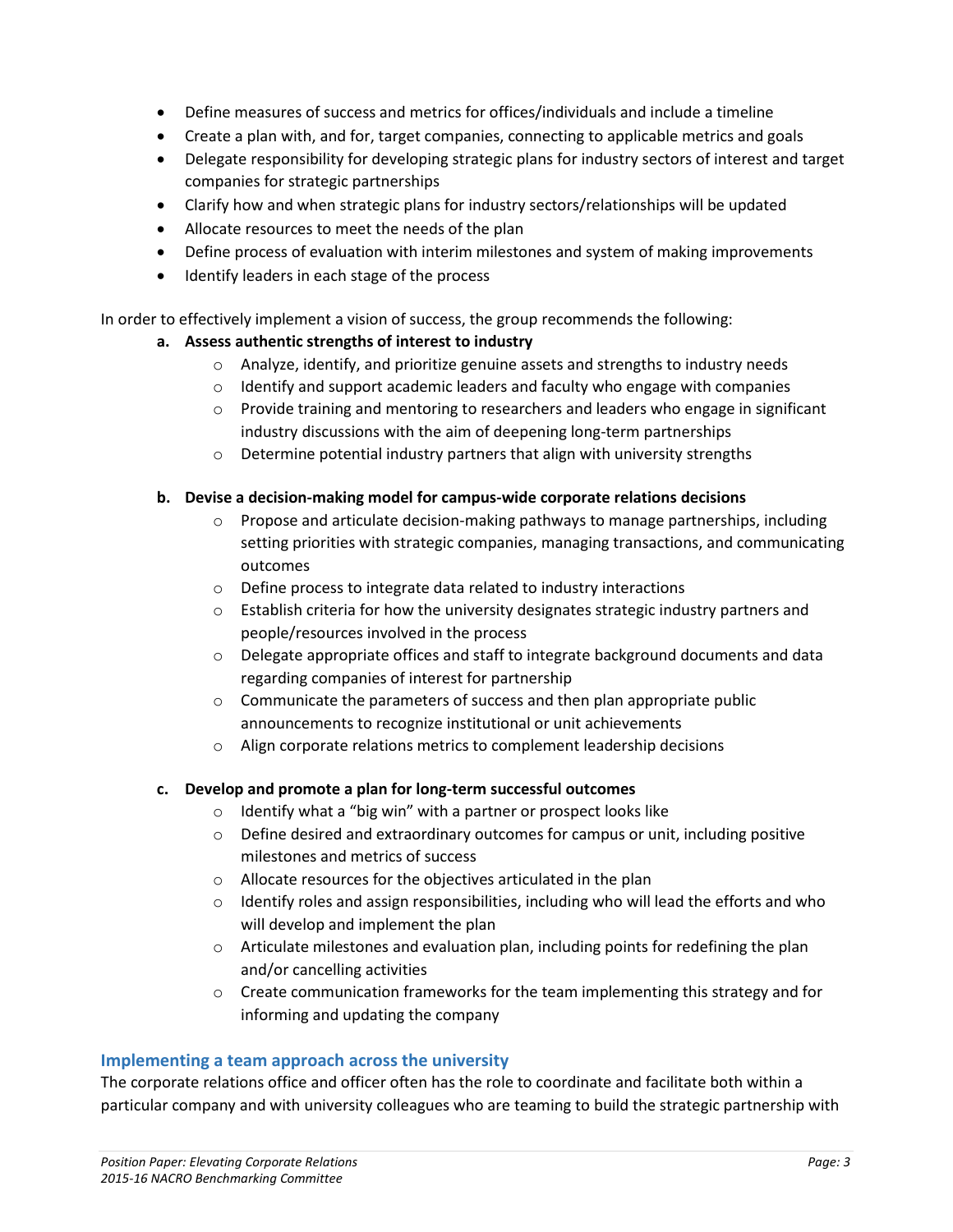the corporation. They are also responsible for providing observations and updates to university leadership on the progress of industry interactions.

There are many campus entities involved in effective and strategic relationships with corporate partners. These include colleagues in sponsored research, philanthropy, business (service) contracts, technology transfer, alumni relations, as well as faculty and students. These partnerships are defined in the 2011 NACRO whitepaper *Five Essential Elements of a Successful Twenty-First Century University Corporate Relations Program*, which is available a[t http://nacrocon.org/resources.](http://nacrocon.org/resources)

In addition, there are many interdependent components to be developed, made available, and understood by the corporate relations team in order to effectively define, plan, and implement strategies for integrated partnerships within a unit, school, and across a university (see Figure 2 below). These elements include:

- 1. Collecting and analyzing data on previous engagement with a specific company
- 2. Determining the best path for effective internal distribution of information
- 3. Achieving consensus on the end-goal and drafting a plan to achieve success
- 4. Understanding which faculty members are interested in partnering with this company and learning what strengths each has to offer
- 5. Identifying a campus leader to champion this corporate partnership

| <b>SPONSORED</b><br><b>RESEARCH</b>     | <b>ELEMENTS</b><br>1. Data on engagement with company<br>2. Effective internal distribution of info<br>3. Consensus on end-goal & plan<br>4. Interested faculty & assets<br>5. Leadership champion<br><b>TOOLS &amp; RESOURCES</b><br>• Database to track progress<br>• Identified project lead & staff | <b>COORDINATION &amp;</b><br><b>INTEGRATION WITH</b><br><b>TARGET COMPANY</b><br>• Formalized internal<br>meetings & updates<br>• Company meetings<br>& communications<br>• Defined agreement<br>structure<br>• Tracking progress | <b>INCREASED</b><br><b>INVESTMENT</b><br><b>TO CAMPUS</b><br>• Funds from<br>company<br>• Innovation for<br>public benefit<br>• Opportunities<br>for students<br>• In-kind suppor |
|-----------------------------------------|---------------------------------------------------------------------------------------------------------------------------------------------------------------------------------------------------------------------------------------------------------------------------------------------------------|-----------------------------------------------------------------------------------------------------------------------------------------------------------------------------------------------------------------------------------|-----------------------------------------------------------------------------------------------------------------------------------------------------------------------------------|
| <b>PHILANTHROPY</b>                     |                                                                                                                                                                                                                                                                                                         |                                                                                                                                                                                                                                   |                                                                                                                                                                                   |
| <b>BUSINESS</b><br><b>CONTRACTS</b>     |                                                                                                                                                                                                                                                                                                         |                                                                                                                                                                                                                                   |                                                                                                                                                                                   |
| <b>TECHNOLOGY</b><br><b>TRANSFER</b>    |                                                                                                                                                                                                                                                                                                         |                                                                                                                                                                                                                                   |                                                                                                                                                                                   |
| <b>ALUMNI</b>                           |                                                                                                                                                                                                                                                                                                         |                                                                                                                                                                                                                                   |                                                                                                                                                                                   |
| <b>FACULTY &amp;</b><br><b>STUDENTS</b> | • Sufficient time for integration<br>• Cash for travel, hosting meetings                                                                                                                                                                                                                                | on defined plan                                                                                                                                                                                                                   |                                                                                                                                                                                   |

*Figure 2 – Corporate Relationships: Implementing a Team Approach for the University*

To refine a successful path forward to corporate engagement, tools and resources will be required to form, analyze, and execute the action plan. Chief among these tools is a database to track progress and milestones, identify project lead(s) and staff with assigned responsibilities, project sufficient time and resources for the integration of information and appropriate communication to all team members, and allocate budgets for the costs of doing business such as travel and meetings.

The role of the corporate relations office and officer must pivot between driving the business processes for coordination and integrating the university offerings available to the partner. These dual-facing activities are essential to successfully forging industry partnerships. Processes involved in coordinating and integrating with the target company include:

- Formalized internal meetings and updates with team members and appropriate campus leadership
- Systematic company meetings and communications